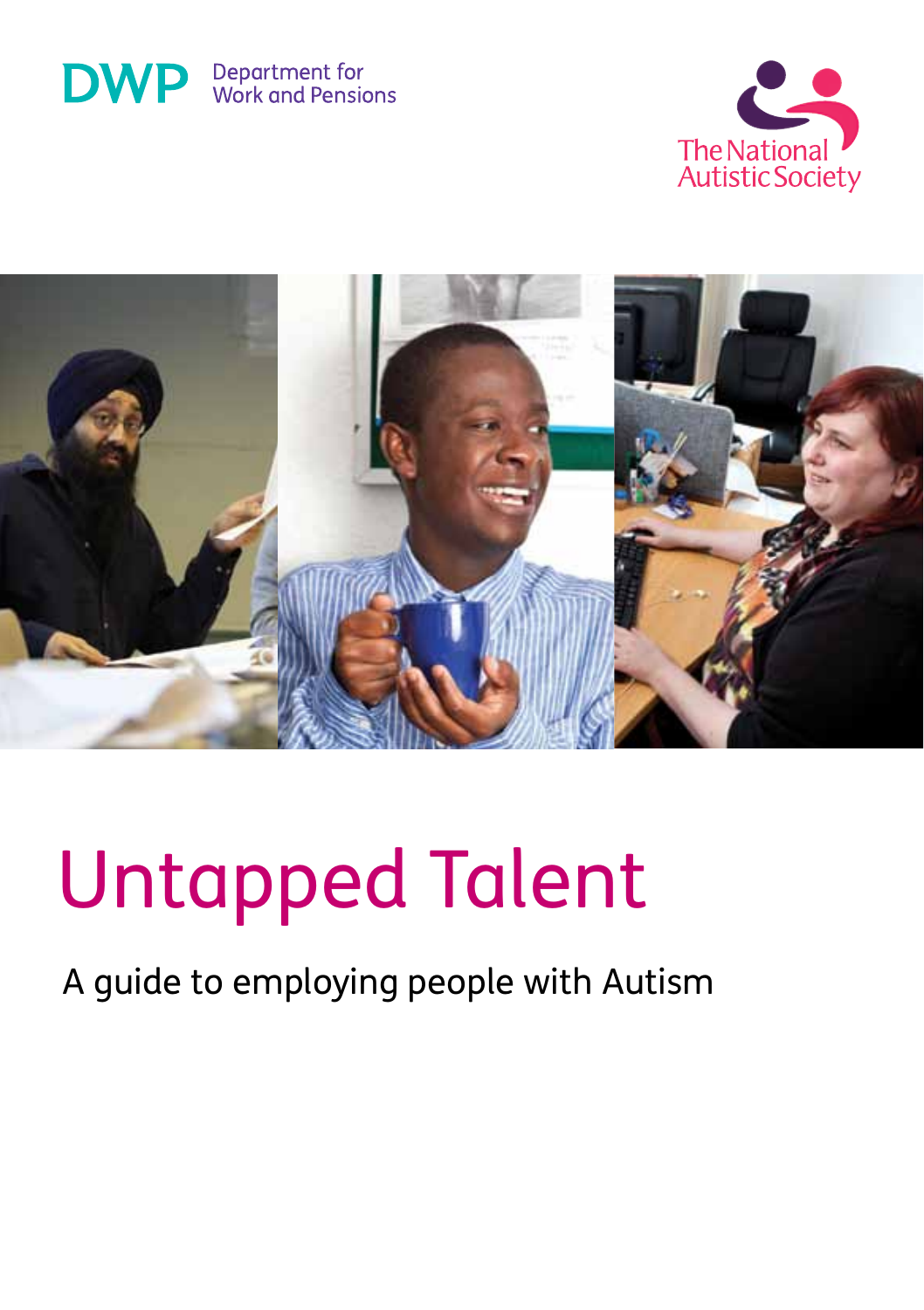## Foreword

Research by The National Autistic Society indicates that there are currently just 15% of adults with autism in full time employment. This compares with around 31% for all disabled people in full-time

employment and 57% for non disabled people of working age in full time employment in Great Britain.<sup>1</sup> Given the many talents and skills that adults with autism can bring to a business I am determined to work with businesses and other partners to increase this figure.

We need to be clear to employers that making business environments more 'autism friendly' is not about meeting corporate social responsibility



objectives, but about tapping into and seeking out the most talented individuals for a role. That is why I am delighted that a range of employers and organisations have worked with The National Autistic Society and Department for Work and Pensions to produce this leaflet.

People with autism can have exceptional talents and by making some straightforward adjustments can prove to be a tremendous asset to business. We need to do more to make use of those talents.

My thanks go to the businesses and organisations who came together to produce this leaflet. I hope that businesses will consider their advice carefully and look at adapting practices to attract and support adults with autism into the workplace, making the most of the skills of people with autism and untap their potential to the benefit of business.

#### **Lord Freud Minister for Welfare Reform**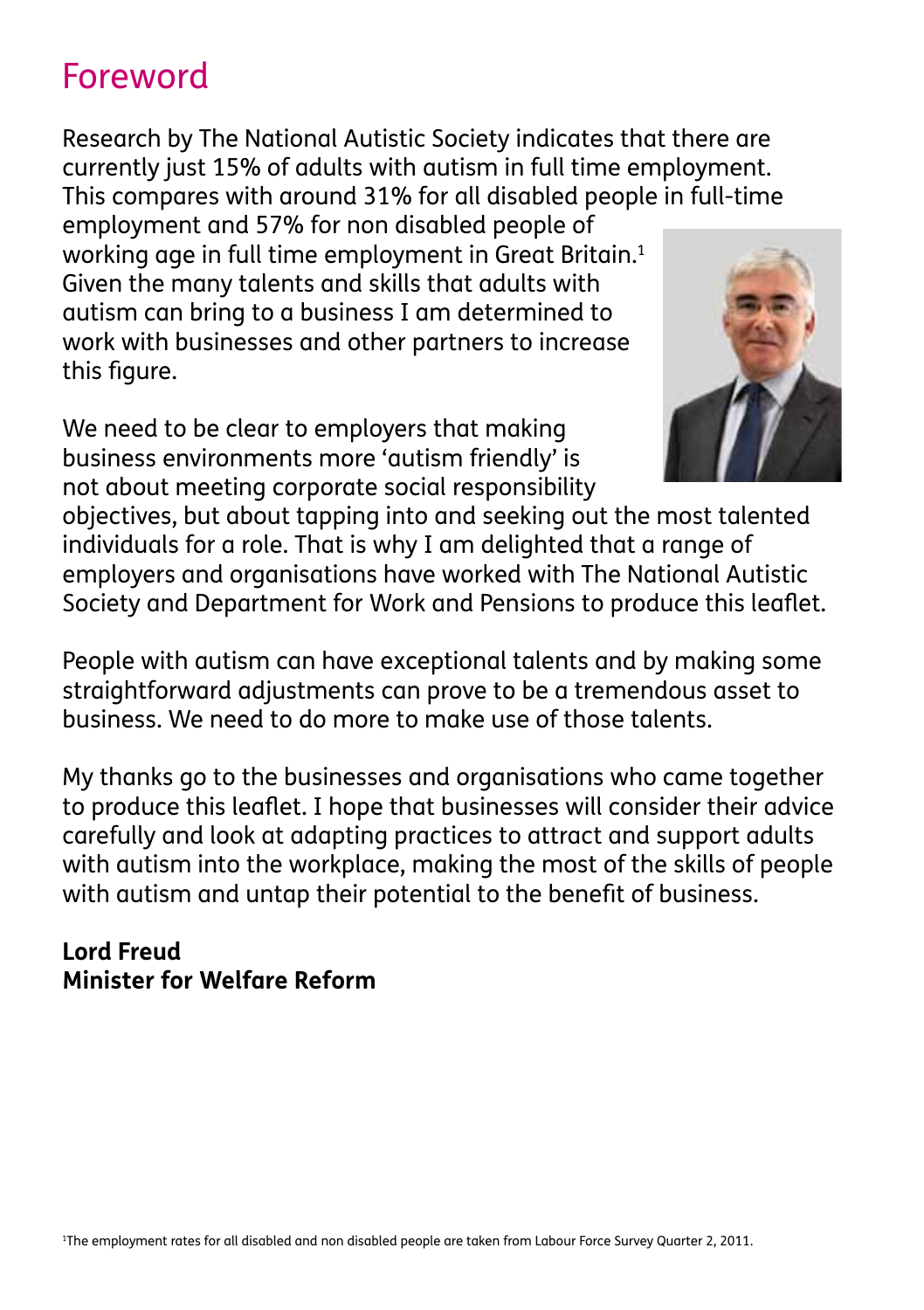## Employing people with Autism: Untapped Talent

People with autism have a great deal to offer the world of business and may have unique skills and abilities that will help an organisation thrive. As well as their individual strengths and talents, candidates with autism may demonstrate above-average skills in some or all of the following areas:

- > **Problem-solving skills and attention to detail:** people with autism tend to prefer logical and structured approaches to their work, and often think in a very visual way. They may enjoy problem-solving and can bring new ideas and take fresh approaches to their job.
- > **High levels of concentration:** people with autism may often find focusing on detailed work rewarding, and can tend to work persistently and without being distracted, paying great attention to detail.
- > **Reliability and loyalty:** people on the autism spectrum can be very conscientious and committed to their work, often with good levels of punctuality, honesty and integrity. For example, employers tell us that they notice that absenteeism is lower.
- > **Technical ability and specialist skills and interests such as in IT:** people with autism may develop highly specialist interests and skills, which can be very valuable in the workplace.
- > **Detailed factual knowledge and an excellent memory:** people with autism may develop highly specialist interests, which will mean that they develop very detailed factual knowledge in that area.
- > **Retention:** people with autism have a preference for routine and once settled in a job will often stay in that role considerably longer than others.
- > **Resourceful:** people with autism may also have had to find ways to overcome challenges and so can be resourceful.

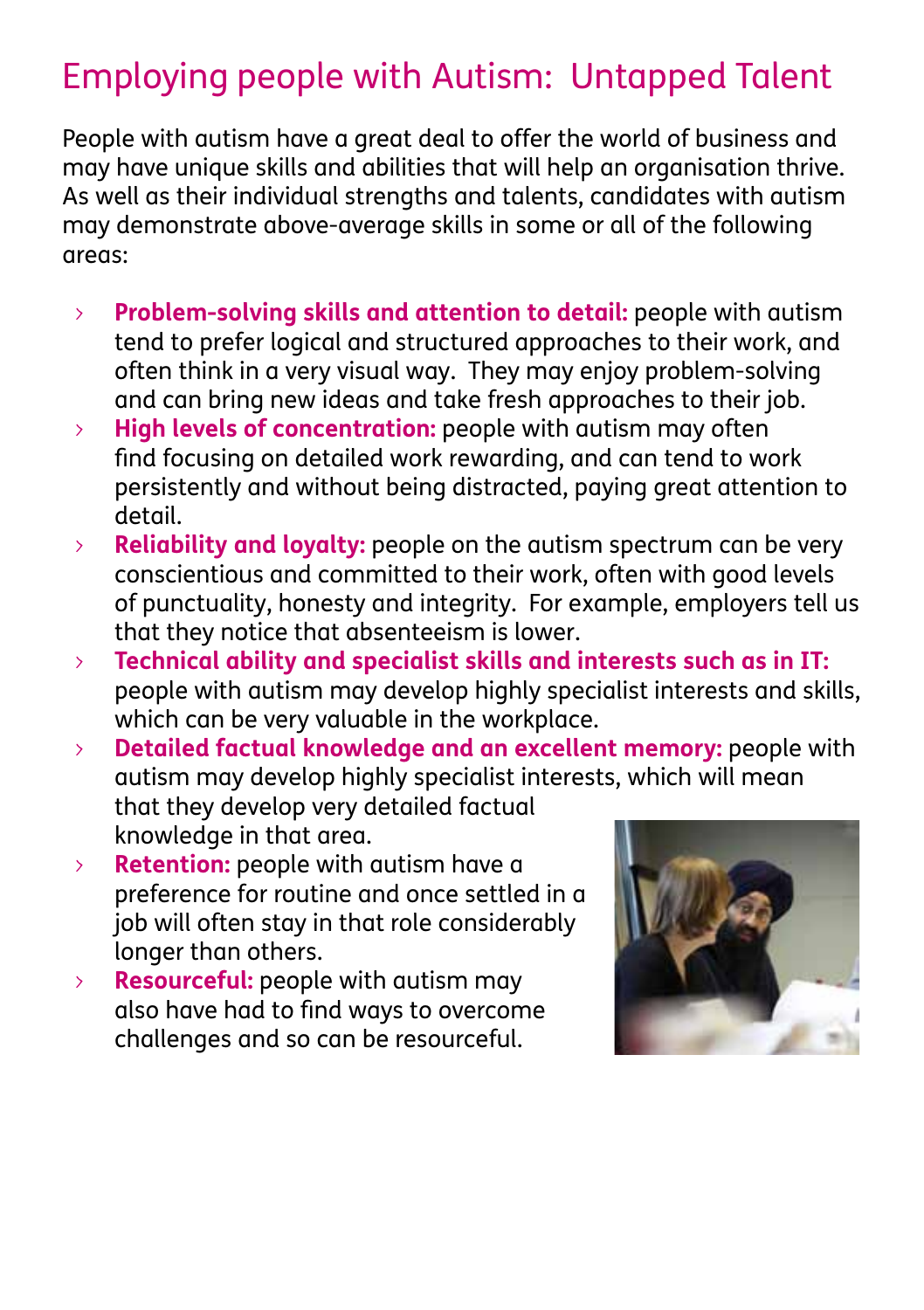## What is Autism?

Autism<sup>2</sup>, including Asperger syndrome, affects the way people relate to and communicate with the world around them. It is a spectrum condition, meaning that the support people will need will vary from individual to individual. It is a non-visible disability, and some people may be highly intellectual, while others may have additional learning disabilities.

Many people with autism have a variety of skills that can enable them to thrive in roles ranging from sales assistant to computer programmer and journalist to statistician, to name a few.However, they are often disadvantaged when it comes to getting and keeping a job because of difficulties with social skills and employers' lack of experience in how to assess and manage individuals with this kind of impairment.

Everyone on the spectrum has difficulties in three main areas:

- > Social interaction: difficulty establishing relationships, not reciprocating socially or emotionally or appearing indifferent.
- > Social communication: difficulty with verbal and non-verbal communication, including facial expressions and tone of voice.
- > Social imagination: difficulty with flexibility of thought, affecting sequencing, organising, planning ahead and thinking in abstract ways.

In addition, many people with autism have sensory over- or undersensitivity, for example to light, sounds and touch. However, with the right support, people with autism can thrive and some may excel in particular tasks.

The range of jobs someone with autism might undertake.

Prospects, The National Autistic Society employment service, has supported people into wide ranging types of jobs. These include:

Librarian Gardener Music studio technician Firework company director Florist Costume designer Theatre usher

Visual merchandiser School science technician Community Support Officer Retail assistant Artist/Illustrator Journalist IT assistant at train station

Bookshop assistant Cinema assistant Traffic warden IT Support Software Tester Business Analyst Data Analyst

2 Through this publication, we use the term "autism" to refer to all conditions on the autism spectrum including Asperger syndrome, high functioning autism and Kanner autism. Individuals can have other Hidden Impairments such as Attention Deficit Hyper-Activity Disorder, Dyslexia, Dyspraxia and Dyscalculia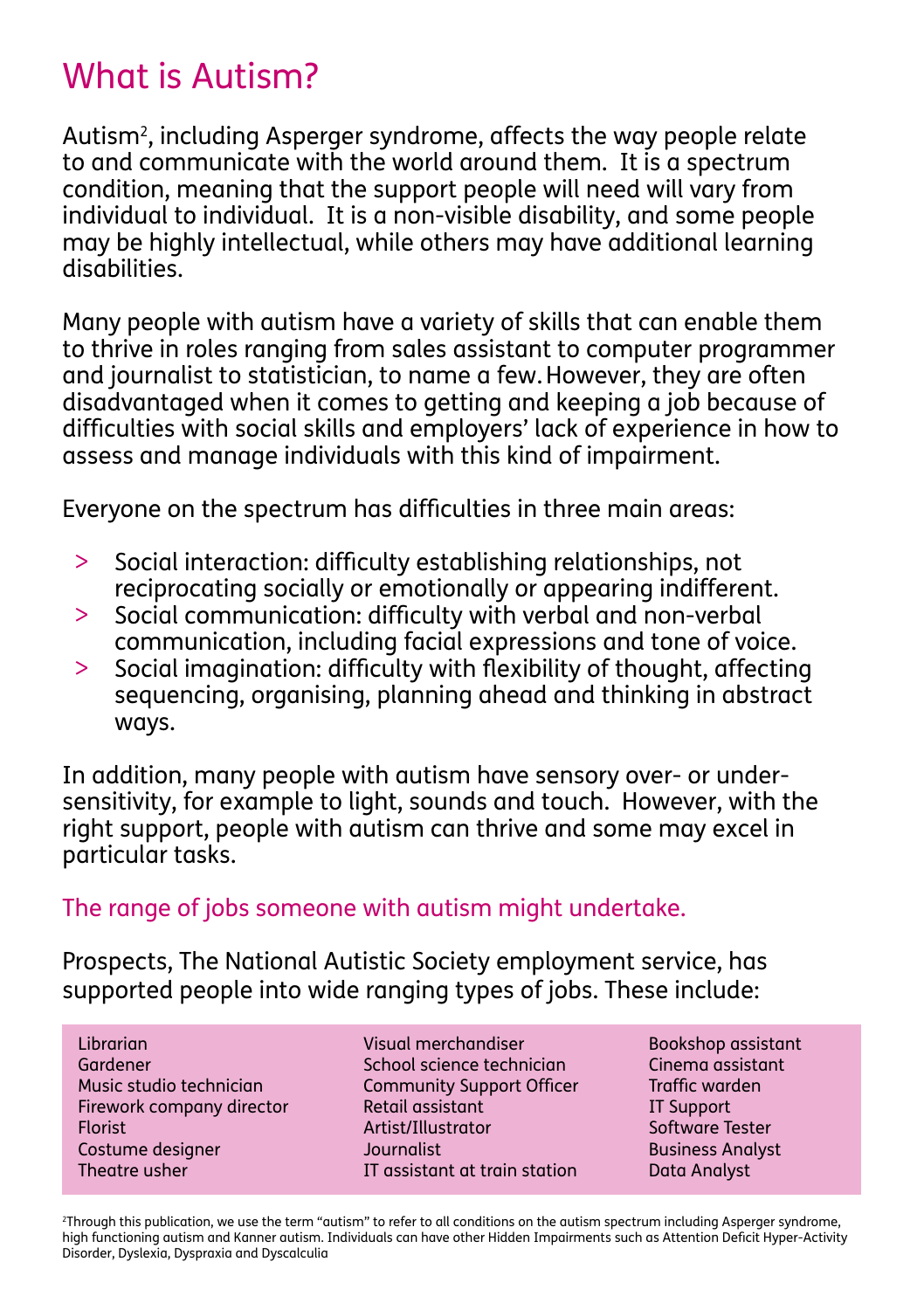#### Additional benefits to the organisation as a whole:

Organisations that are effective at managing people with disabilities (including autism) are usually better at managing their whole workforce. Becoming disability confident and employing people with disabilities positions disability as an issue to do with maximising talent, enhanced productivity, and investment in human potential. Being disability confident means you also understand that you need to treat people differently in order to treat them fairly, and this involves every part of your business not just your Human Resources department.

#### The disability confident business will attract and deliver:

- > **The right people** a disability confident approach will help to ensure that recruitment is undertaken on merit rather than convenience.
- > **Higher productivity, reduced costs** the effective line management and investment in reasonable adjustments that disabled people need in order to do the job, is shown to help the wider workforce make the most of their capabilities.
- > **Innovative products** and service offerings disability confident companies have demonstrated that products that can be used easily by older and disabled people are being adopted by wider customer markets.
- > **Outstanding customer relationships, satisfaction & retention** – 66% of disabled people choose businesses where they have received good customer service related to their disability.



> **Stronger stakeholder relationships & reputation** - Government bodies are increasingly using procurement to promote good practice in diversity. A disability confident approach to procurement should therefore be considered by businesses as a means of developing stronger and more beneficial relationships with suppliers and partners.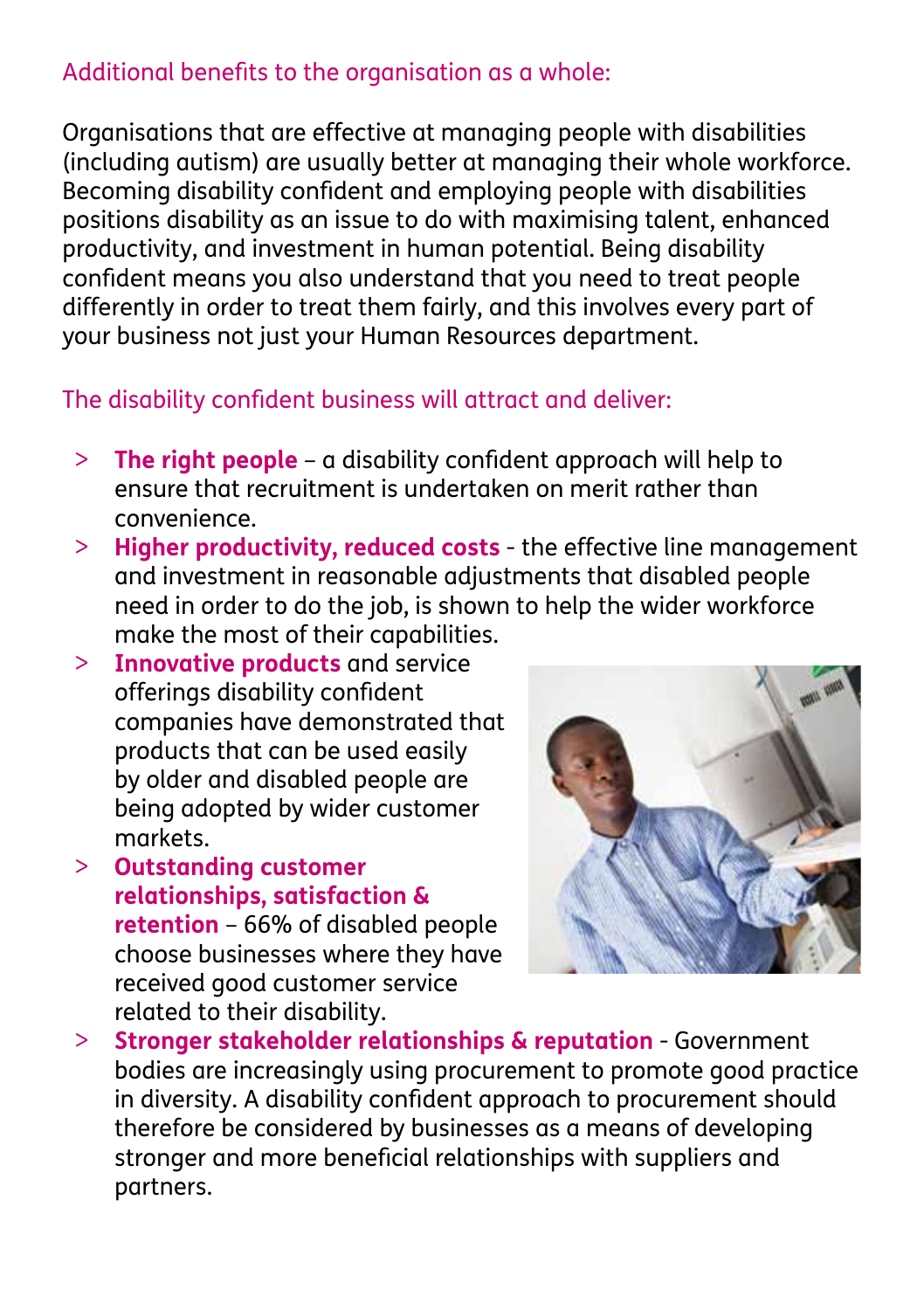For a more detailed overview of the business case for disability confidence visit: www.efd.org.uk/disability-business-case

## What are employer's experiences?

#### Ciaran at Norton Rose LLP

"Ciaran has an unflagging eye for detail which is perfect for his role in compliance. He is also as focused at the start of the day as he is at the end of the day, which is very rare for most people!"

Ciaran is Master Data Manager in the Compliance section of Norton Rose's Partnership Office. When he first started in his role, his employers used a different pace to ensure that he was happy with the different aspects of his work. At first, he was uncomfortable using the telephone and so his managers carried out role-play exercises to show him how to deal with different types of call. He always had the option to forward calls through to his mentor but now rarely needs to. Ciaran has been praised for his eye for detail and ability to concentrate, as well as for his relationships with his colleagues: "Ciaran has an excellent sense of humour and is a great team member, lunching with his team and attending and contributing to team meetings and so on. He has fitted in very well and is a much valued member of the team."

#### Sarah at Goldman Sachs

"Sarah was a highly valued member of the Internal Support team. She quickly demonstrated that she was very conscientious and thorough so the team had complete faith in her to deliver work on time and to a high standard. This meant that we were able to increase her responsibilities and, in turn, Sarah added more value to, and gained more from, her time with us."

Sarah spent a six month placement with Goldman Sachs as an Admistrative Support Officer. Before she joined the team, Goldman Sachs held an awareness raising day for those who would be working with and around Sarah, so that they were aware of issues she might have in the workplace and ways to avoid these. "We had scoped out core functions we needed Sarah to perform and then adapted that by adding responsibilities, based on her comfort level, capacity and capability."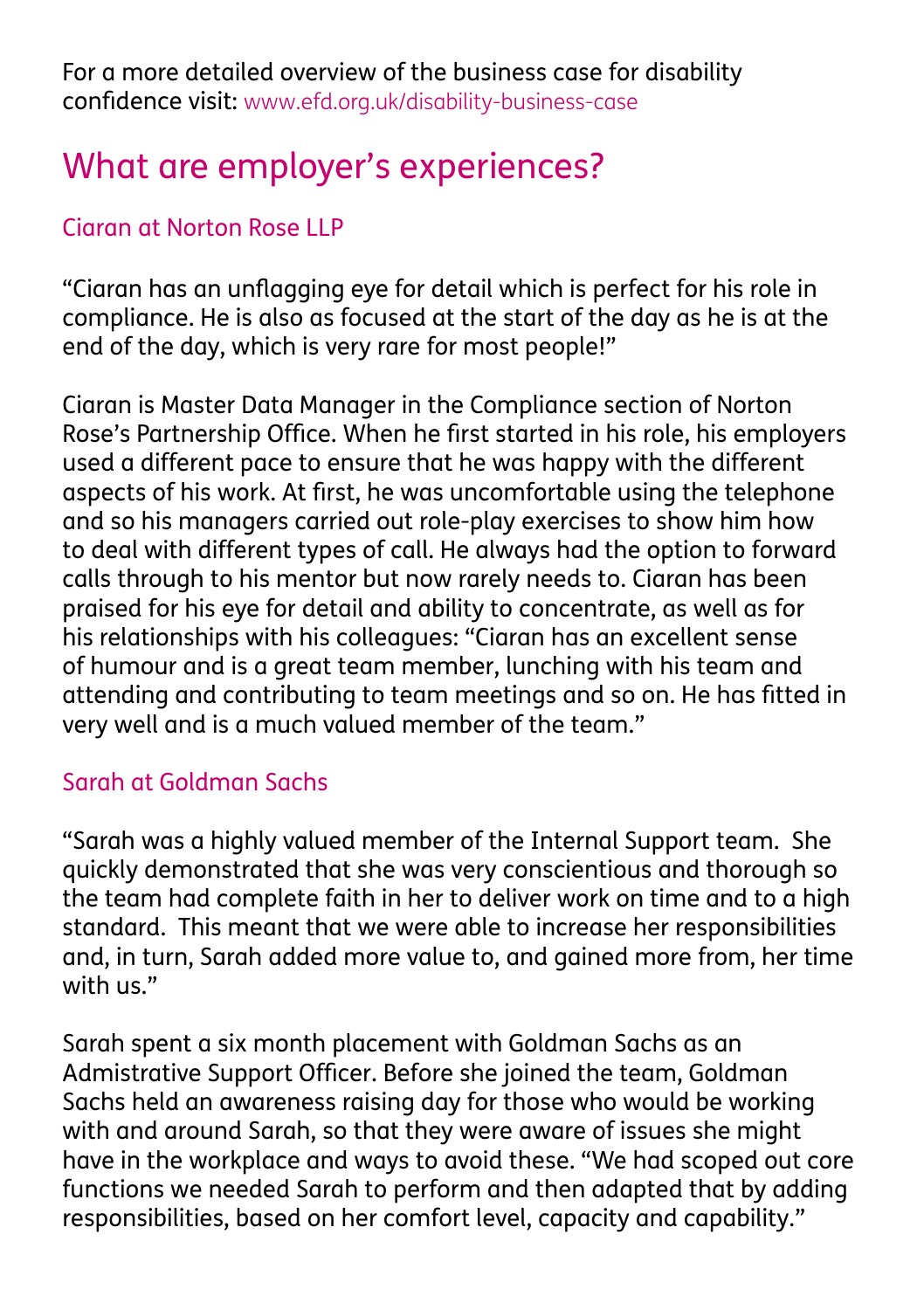Sarah's placement was a great success, she fitted in well with colleagues and she was able to increase her duties as she settled into the role.

#### George at Hao2.eu Ltd

George first joined Hao2.eu as a trainee Digital Project Assistant. Within a year George was promoted to a Sub Group Team Leader position, managing two other members of staff. The company put in place practical support structures for George including offering him flexible working hours and location; providing structured SMART objectives, frequent feedback and personal development sessions; and training on presentation, teamworking and networking skills.

We have been particularly impressed by George's ability to rapidly acquire new creative and technical skills and pass these abilities on to other staff. He also acts as a role model, "leading by example in terms of productivity, commitment and willingness to learn".

All Hao2.eu staff were given training around autism and working with colleagues with autistic spectrum conditions which has been supportive for George but also helped us improve quality and customer service.

## Guidance for Managers

## The recruitment process

Recruitment procedures often inadvertently create barriers for people with autism. Many of the minor adjustments that will help candidates with autism apply for jobs may also benefit other candidates and enhance overall efficiency in recruitment. By taking these simple steps, your organisation will also be meeting the Equality Act 2010 requirement for employers to make 'reasonable adjustments' for people with disabilities.

#### The job advert

Job adverts and job descriptions should be concise, clearly presented, and written in plain English. They should list essential skills, and avoid jargon or unnecessary information. Be objective about what abilities and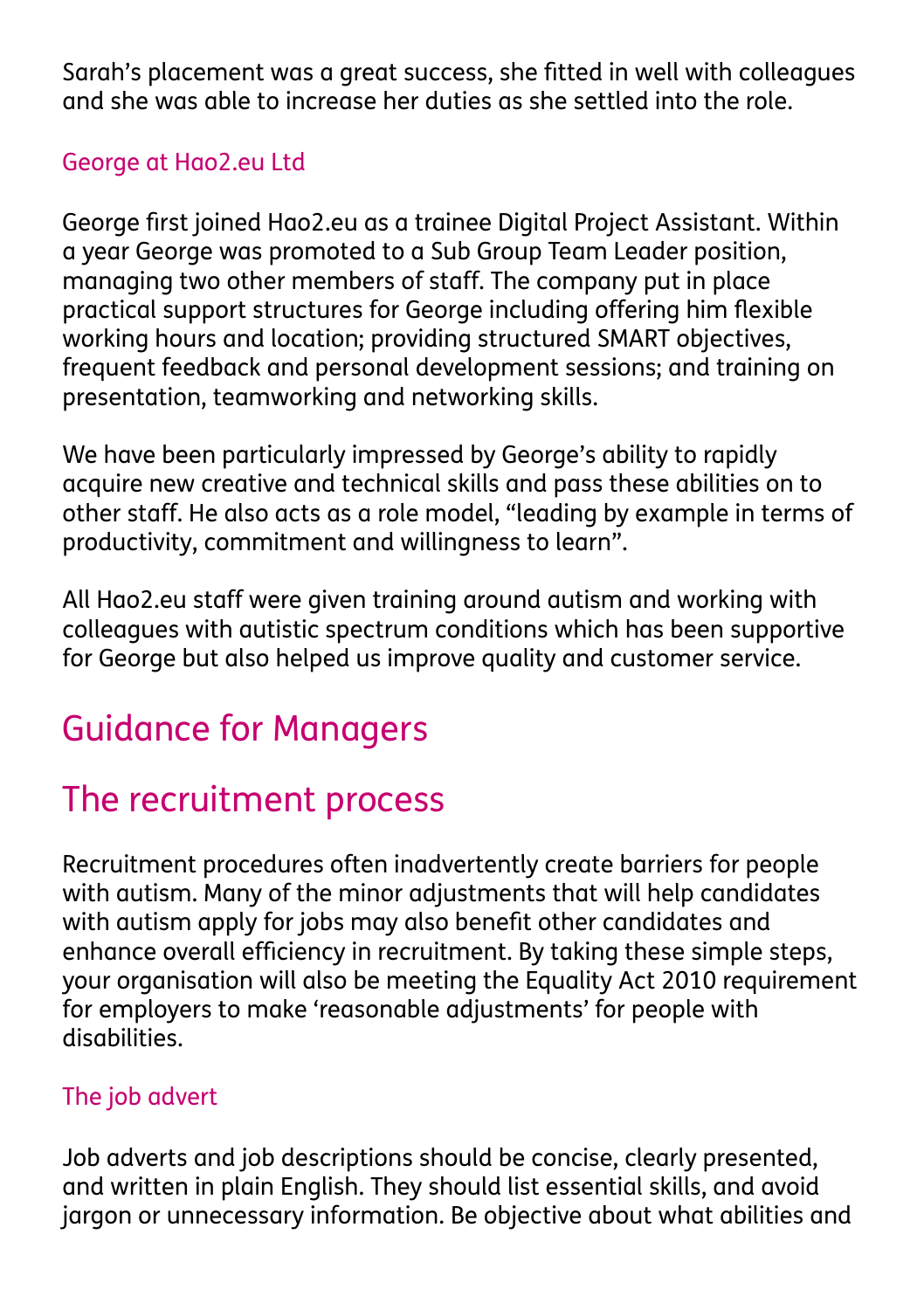experiences are genuinely essential for the job to be done well, and leave out any that are not.

#### The interview process

Interviews rely heavily on social and communication skills, so candidates with autism may well struggle to 'sell themselves' in an interview, even if they have all the right skills. In particular, they may face difficulties with:

- > understanding body language and maintaining appropriate eye contact;
- > demonstrating enthusiasm for the role;
- > knowing how to start and maintain conversations;
- > judging how much information to give, especially if questions are open;
- > thinking in abstract ways, or considering 'what if?' scenarios;
- > varying their tone of voice and finding the appropriate level of formality.

#### Before the interview

- > Give clear information about what will be expected at the interview, what needs to be brought along and email/post this information to the candidate. Send clear instructions on how to get to the interview.
- > Tell the applicant approximately how much time the interview will take and do your best to stick to this.



- > Describe any tasks that will be asked of the candidate and give some indication of the content/types of questions that may be asked.
- > Asking each applicant exactly the same question does not always equate to equality of opportunity. Consider offering an adapted interview in which you ask 'closed' questions, based on the applicant's past experiences, rather than 'open' (generalised or hypothetical) questions.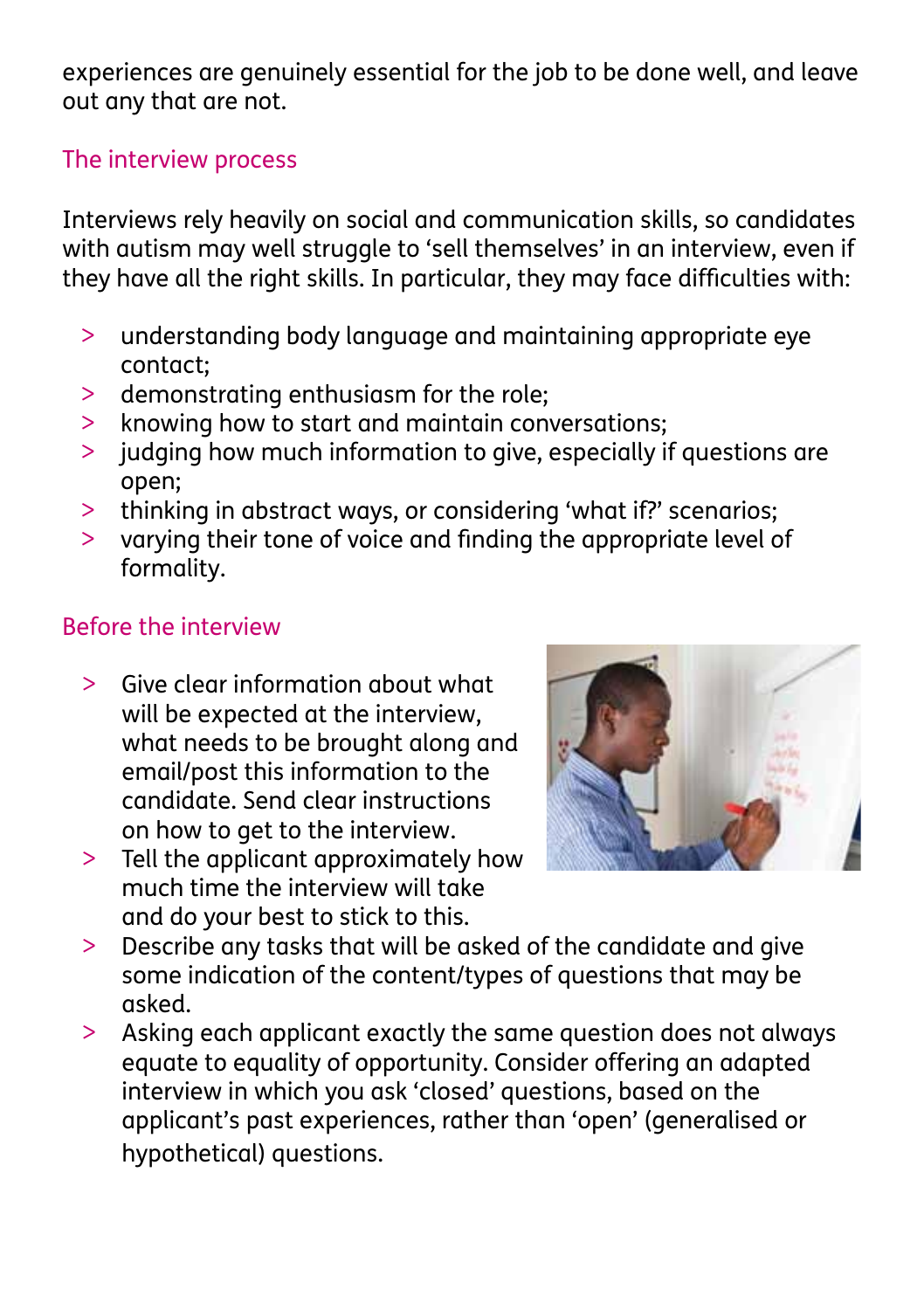#### Tips for the interview

- > Avoid open questions. Instead of "Tell me about yourself", try: "Tell me about your last job and what it involved."
- > Hypothetical ('What if?') questions can also be confusing. Instead of "How would you cope with lots of interruptions?", use "In your last job how did you cope when people interrupted you?"
- > Be prepared to tactfully prompt the candidate if they give too much or too little information.
- > The candidate may interpret language quite literally. A question like "How did you find your last job?" may invite the response "I found it in the newspaper."
- > Be aware that the candidate's eye contact and other body language may appear different from that of other candidates so do not use this as an indication of how they feel about the job.

#### Are there alternatives to the traditional interview?

Yes. If you feel that a standard interview might not be the best way to gauge the person's suitability for the post, there are other options:

#### Inviting a supporter to accompany the person

Many people with autism perform much better in interviews if they have a supporter with them. This person can act as a go-between to ease communication between the interviewer and the candidate, rewording

any unclear questions for the candidate and helping them understand exactly what the interviewer wants. This does not only benefit the candidate: it can also help employers understand what the candidate has to offer.

#### Two-way placement evaluation



Some employers find that a two-way placement evaluation - a period of work experience - is a better way of assessing individuals' talents than a formal interview. This approach may also help if you think that a person with autism is likely to do well in the job but you have concerns about how well they will adapt to the workplace.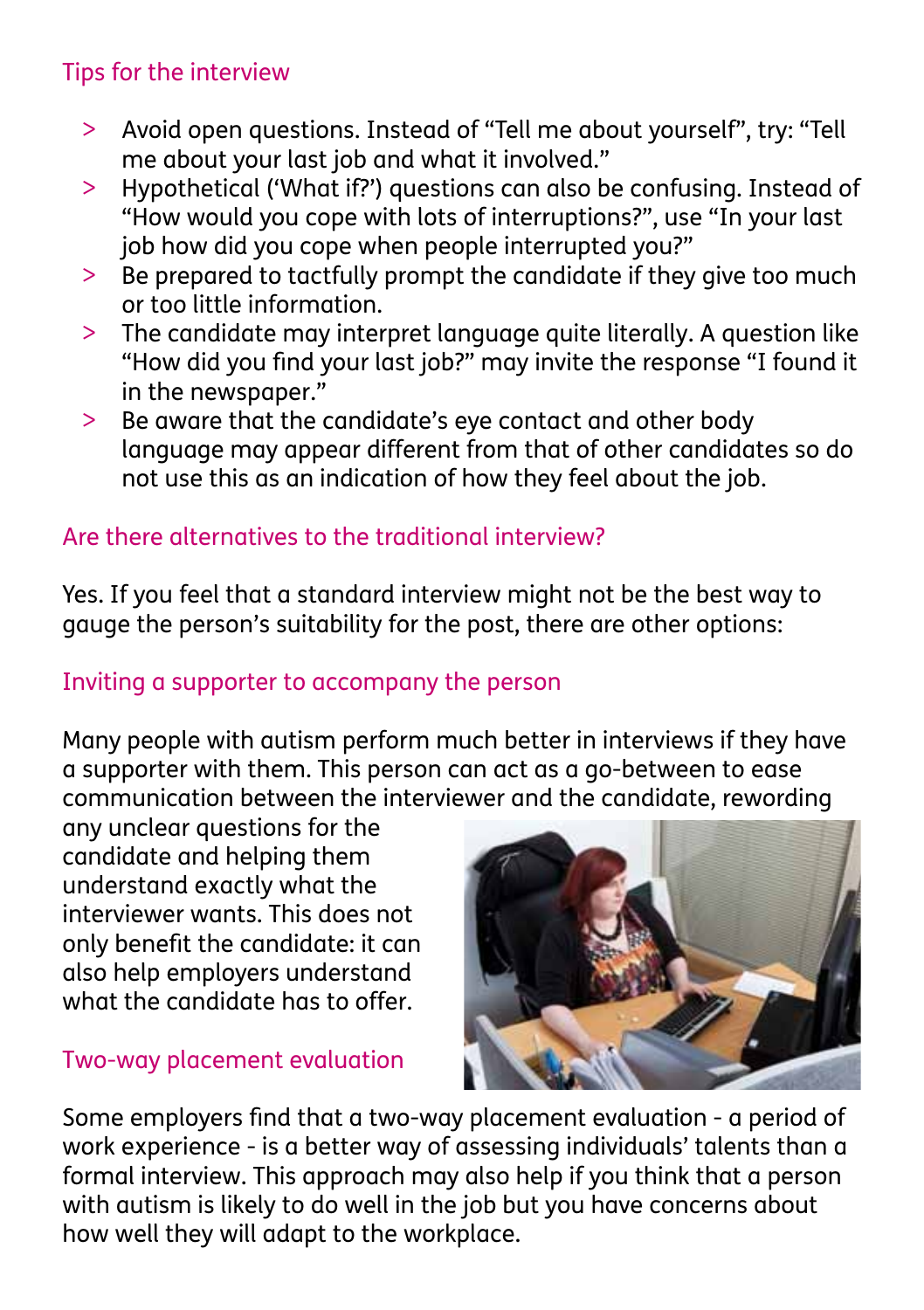## Working with someone with autism

Working with someone with autism can be an enriching experience for managers and colleagues alike. This section explains how to avoid or overcome any difficulties, in order to ensure enjoyable and effective working relationships. It should also be highlighted that much of what is described below is good practice for managing any individual, but is much more important for people with autism.

#### Before the first day

Any induction-related information should be sent out before the start of the job with clear expectations of the working day and breaks, holiday provision, time frames, dress code and social expectations. Consider having a pre-start date orientation to introduce the employee to their new colleagues and the organisation. This may reduce anxiety and enable the individual to understand the corporate set-up.

#### Getting started

Make sure instructions are concise and specific. Give the person clear instructions about exactly how to carry out each task, from start to finish, as this will lay the foundations for good working practices. Don't assume the person will infer your meaning from informal instructions – for example, rather than saying 'Give everybody a copy of this', say 'Make three photocopies of this, and give one each to Sam, Mary and Ahmed'. You may also choose to provide written instructions. It can be helpful to ask the person to repeat back instructions so you are sure they have understood.

You may need to be more explicit about your expectations for a member of staff with autism. Make it clear that any adaptations for them in the workplace are there to help them keep doing their job well, not because they are not good enough.

#### The working environment

Ensure the work environment is well structured. Some people with autism need a fairly structured work environment. You can help by working with them to prioritise activities, organising tasks into a timetable for daily, weekly and monthly activities, and breaking larger tasks into small steps. Some people will appreciate precise information about start and finish times, and help with getting into a routine with breaks and lunches. You should also consider the workplace setting; a workspace area that is away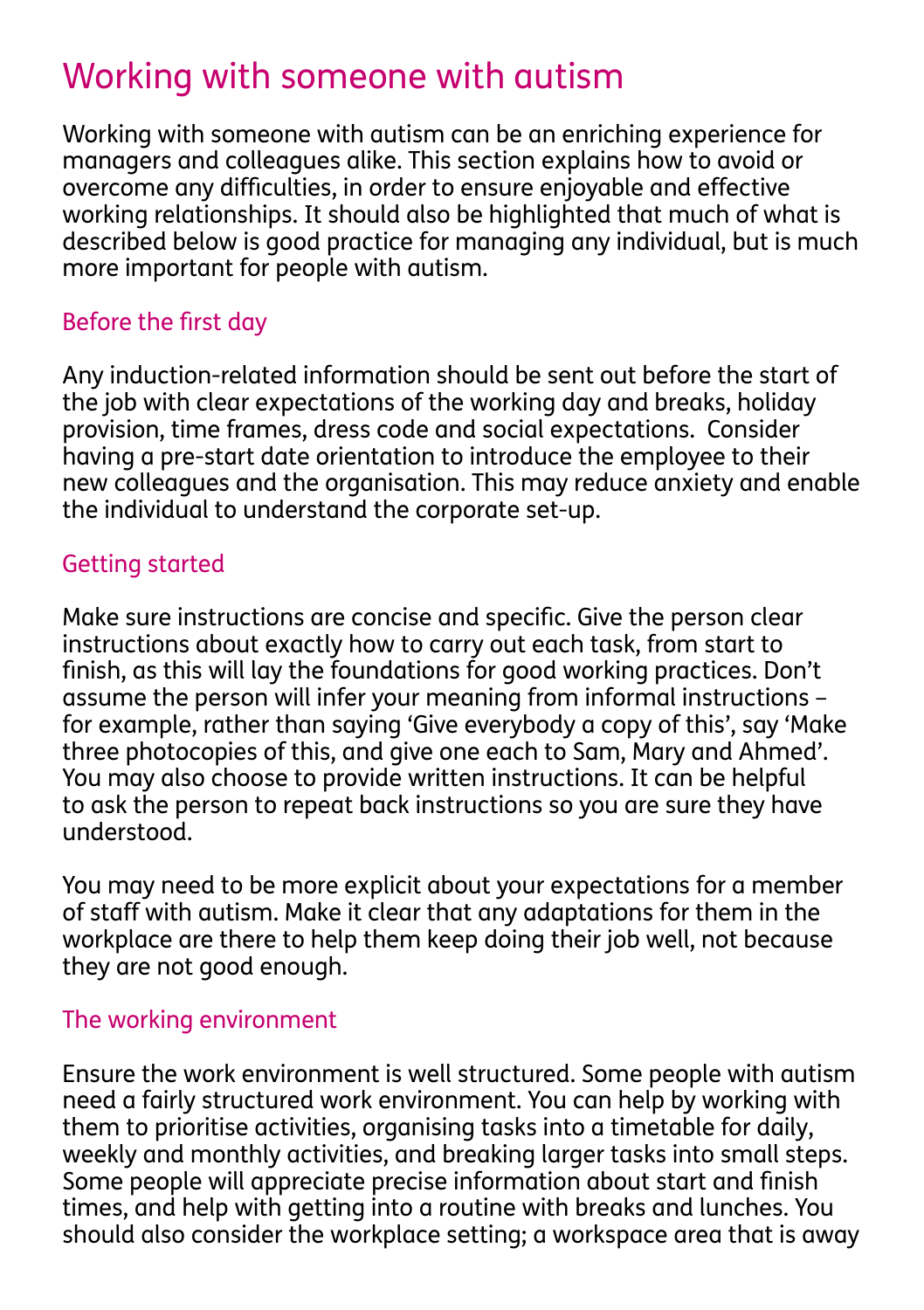from general office traffic and visual distractions such as clutter may be beneficial to the employee.

#### Provide sensitive but direct feedback

People with autism often find it difficult to pick up on social cues, so make sure your feedback is honest, constructive and consistent. If the person completes a task incorrectly, don't criticise – instead, explain tactfully but clearly why it is wrong, check that they have understood, and set out exactly what they should do instead. Be aware that the person may have low self-esteem or experience of being bullied, so ensure that any feedback is sensitive, and give positive comments wherever appropriate.

#### Regularly review performance

As with any employee, line managers should have regular one-to-one meetings with the person to discuss and review performance and give overall comments and suggestions. When managing a person with autism, brief, frequent reviews may be preferable.

#### Help other staff to be more aware

If the person with autism consents to their condition being disclosed, then providing colleagues with information and guidance on autism can benefit both parties. Sometimes an employee with autism may find it helpful to write a document for managers and colleagues explaining how their autism affects them and what kind of things they find hard.

You may choose to distribute some specialist resources to your staff, or to provide training in disability confidence in general, or specifically in autism. The person may also benefit from having a mentor or buddy – an empathetic colleague they can go to if they are feeling stressed, anxious or confused. Having someone to turn to at times of stress may help to nip any problems in the bud, and is a valuable experience for the mentor.

#### Provide reassurance in stressful situations

People with autism can be quite meticulous, and can become anxious if their performance is not perfect. Situations such as IT failures can therefore be very stressful. Give concrete solutions to these scenarios – for example, by explaining "If the photocopier breaks, use the one on the third floor." Similarly, reassure the person that if they occasionally arrive late due to transport problems or other unpreventable factors, this is not a problem.